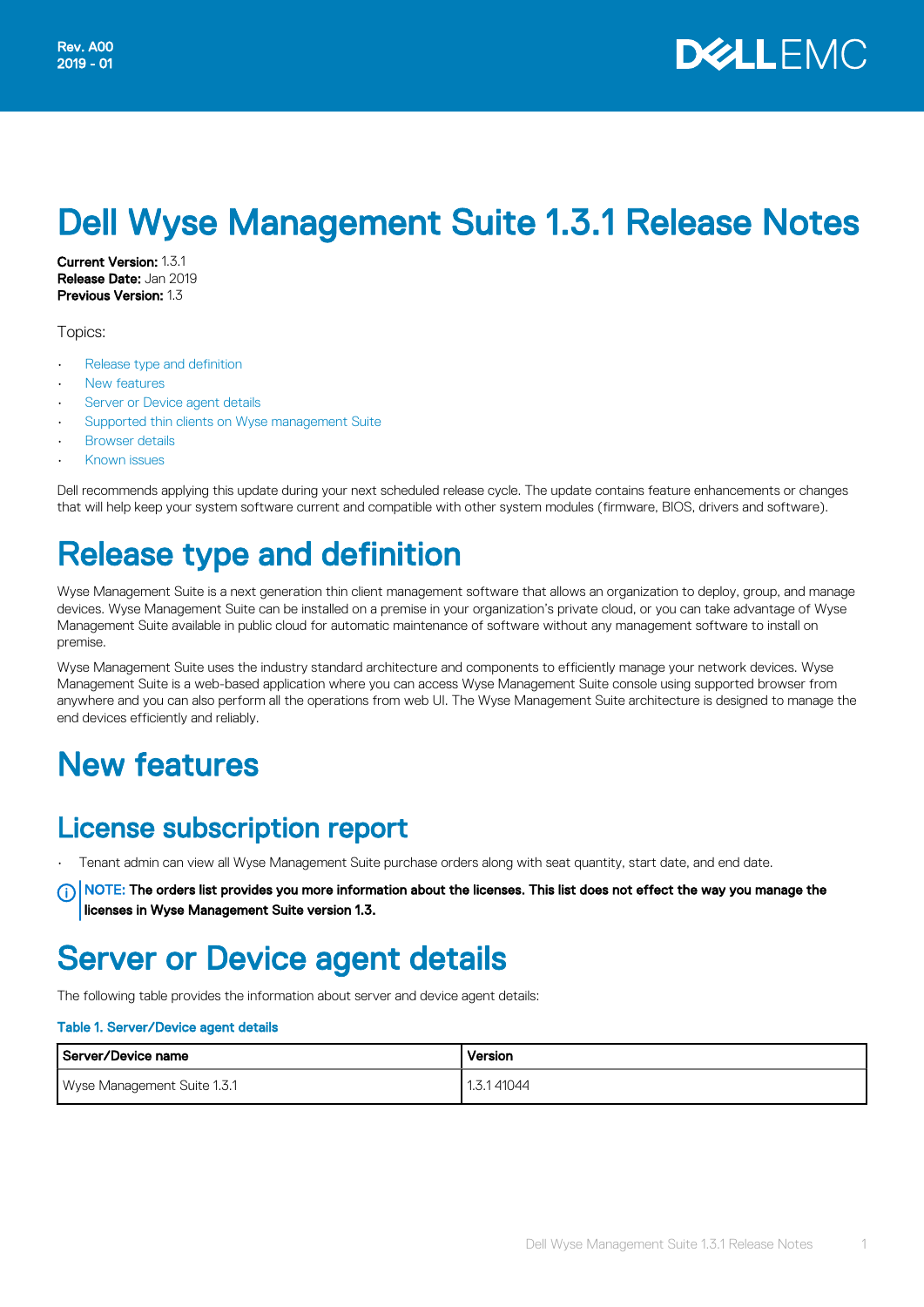# <span id="page-1-0"></span>Supported thin clients on Wyse management Suite

#### Table 2. Supported thin clients

| <b>Operating System</b>              | <b>Device Type</b>                | <b>Build number</b>                          |  |
|--------------------------------------|-----------------------------------|----------------------------------------------|--|
| Linux                                | Wyse 5010 thin client             | 11.3.106                                     |  |
|                                      | Wyse 7010 thin client             | WDA version 2.0.11-00.1 and later            |  |
|                                      | Wyse 5020 thin client             | Platform utility version 1.0.3-0.1 and later |  |
|                                      | Wyse 7020 thin client             |                                              |  |
| ThinLinux                            | Wyse 5020 thin client             | For Wyse 3040 thin client:                   |  |
|                                      | Wyse 5060 thin client             | 1.0.7.1 and other platforms-1.0.7            |  |
|                                      | Wyse 7020 thin client             | WDA version 2.3.1                            |  |
|                                      | Wyse 3030 LT thin client          | Platform Utility version 1.2.3-0.3 and later |  |
|                                      | Wyse 3040 thin client             |                                              |  |
| ThinLinux 2.0                        | Wyse 3040 thin client             | For Wyse 3040 thin client:                   |  |
|                                      | Wyse 5070 thin client             | 2.0.14.31318                                 |  |
|                                      | Wyse 5070 Extended thin client    | WDA version 3.3.1                            |  |
|                                      |                                   | Platform Utility version 2.2.7-04 and later  |  |
|                                      |                                   | For Wyse 5070 thin client:                   |  |
|                                      |                                   | 2.0.22.31472                                 |  |
|                                      |                                   | WDA version 3.3.1                            |  |
|                                      |                                   | Platform Utility version 2.2.7-04 and later  |  |
| Windows Embedded Standard 7 (WES7)   | Wyse 5010 thin client             | 7064, 7065, 7066, 7067                       |  |
|                                      | Wyse 7010 thin client             | WDA version 14.3.0.66                        |  |
|                                      | Wyse 5020 thin client             | Merlin version 3.7.7 and later               |  |
|                                      | Wyse 7020 thin client             |                                              |  |
|                                      | Wyse 3030 thin client             |                                              |  |
|                                      | Wyse 7010 Extended thin client    |                                              |  |
| Windows Embedded Standard 7P (WES7P) | Wyse 5010 thin client             | 7065, 7066, 7067                             |  |
|                                      | Wyse 7010 thin client             | WDA version 14.3.0.66                        |  |
|                                      | Wyse 5020 thin client             | Merlin version 3.7.7 and later               |  |
|                                      | Wyse 7020 thin client             |                                              |  |
|                                      | Wyse 7010 Extended thin client    |                                              |  |
|                                      | Wyse 7040 thin client             | 7065                                         |  |
|                                      |                                   | WDA version 14.3.0.66                        |  |
|                                      |                                   | Merlin version 3.7.7 and later               |  |
|                                      | Latitude 3460 mobile thin client  | 7065                                         |  |
|                                      |                                   | WDA version 14.3.0.66                        |  |
|                                      |                                   | Merlin version 3.7.7 and later               |  |
|                                      | Latitude E7270 mobile thin client | 7065                                         |  |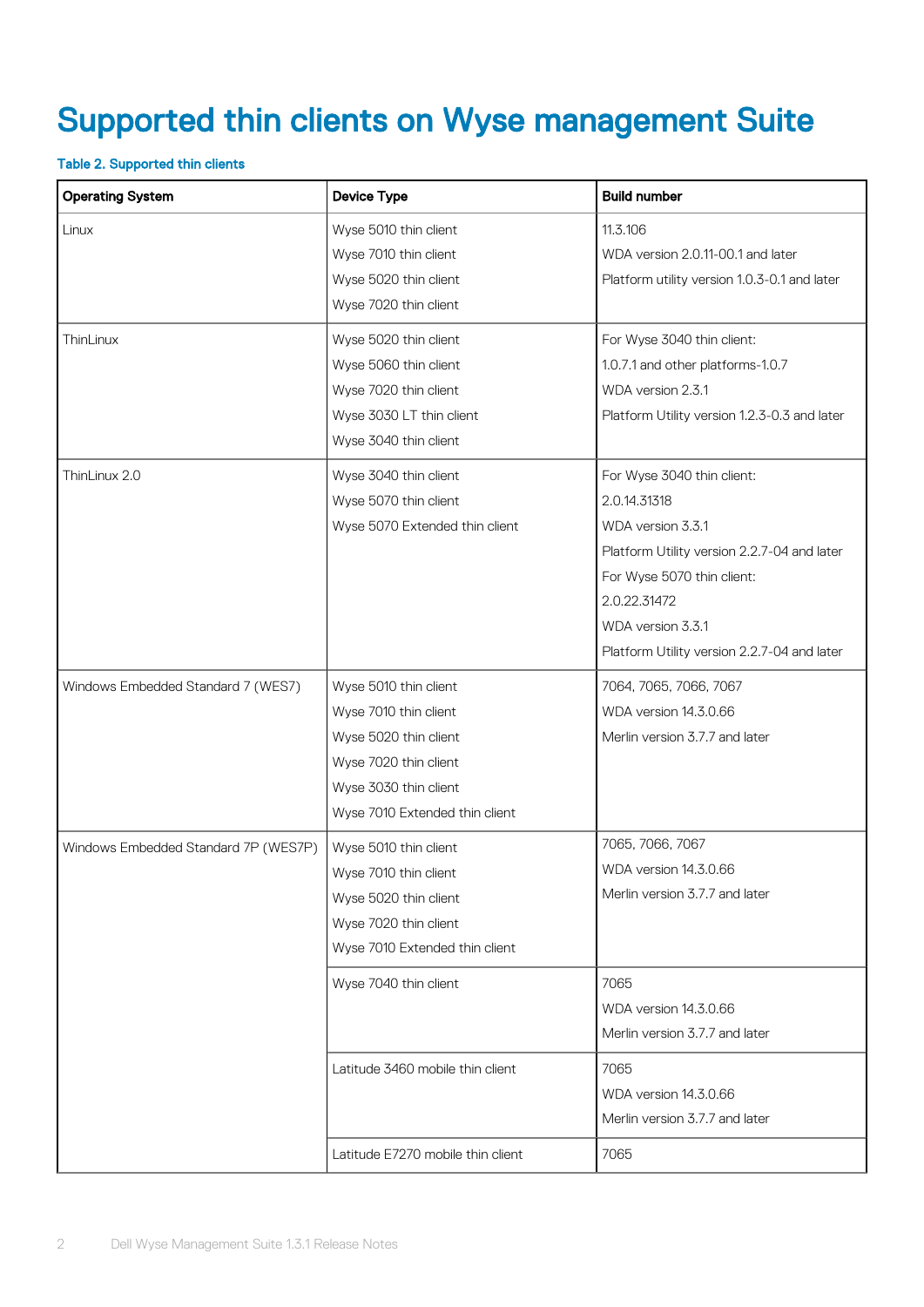<span id="page-2-0"></span>

| <b>Operating System</b>            | <b>Device Type</b>                    | <b>Build number</b>                |  |
|------------------------------------|---------------------------------------|------------------------------------|--|
|                                    |                                       | WDA version 14.3.0.66              |  |
|                                    |                                       |                                    |  |
|                                    | Wyse 5060 thin client                 | 7067                               |  |
|                                    |                                       | WDA version 14.3.0.66              |  |
|                                    |                                       | Merlin version 3.7.7 and later     |  |
| Windows 10 IoT Enterprise (WIE10)  | Wyse 5020 thin client                 | 0A62                               |  |
|                                    | Wyse 7020 thin client                 | 0A63                               |  |
|                                    | Latitude 3480 mobile thin client      | 0A62                               |  |
|                                    | Latitude 5280 mobile thin client      | 10.03.06.05.18.00                  |  |
|                                    | Wyse 5060 thin client                 | WDA versions 14.2.0.x and later    |  |
|                                    | Wyse 5070 thin client                 | Merlin version 3.7.7 and later     |  |
|                                    | Wyse 5070 Extended thin client        |                                    |  |
| Windows Embedded 8 Standard (WE8S) | Wyse 5010 thin client                 | 930                                |  |
|                                    | Wyse 7010 thin client                 | WDA versions 14.2.0.x and later    |  |
|                                    | Wyse 5020 thin client                 | Merlin version 3.7.7 and later     |  |
|                                    | Wyse 7020 thin client                 |                                    |  |
| <b>ThinOS</b>                      | Wyse 5040 AIO                         | 8.4_009, 8.4_105, 8.4_112, 8.5_008 |  |
|                                    | Wyse 3010 thin client                 | Firmware version 8.5_108           |  |
|                                    | Wyse 3020 thin client                 |                                    |  |
|                                    | Wyse 5010 thin client (ThinOS, PCOIP) |                                    |  |
|                                    | Wyse 7010 thin client                 |                                    |  |
|                                    | Wyse 3030 LT thin client              |                                    |  |
|                                    | Wyse 5060 thin client                 |                                    |  |
|                                    | Wyse 3040 thin client                 |                                    |  |
|                                    | Wyse 5070 thin client                 |                                    |  |
|                                    | Wyse 5070 Extended thin client        |                                    |  |

### Browser details

The following table provides the information about browser details:

#### Table 3. Browser details

| <b>Browsers</b>   | Version             |
|-------------------|---------------------|
| Chrome            | 66.0.3359 and later |
| Firefox           | 56.0 and later      |
| Internet Explorer | 11.0 and later      |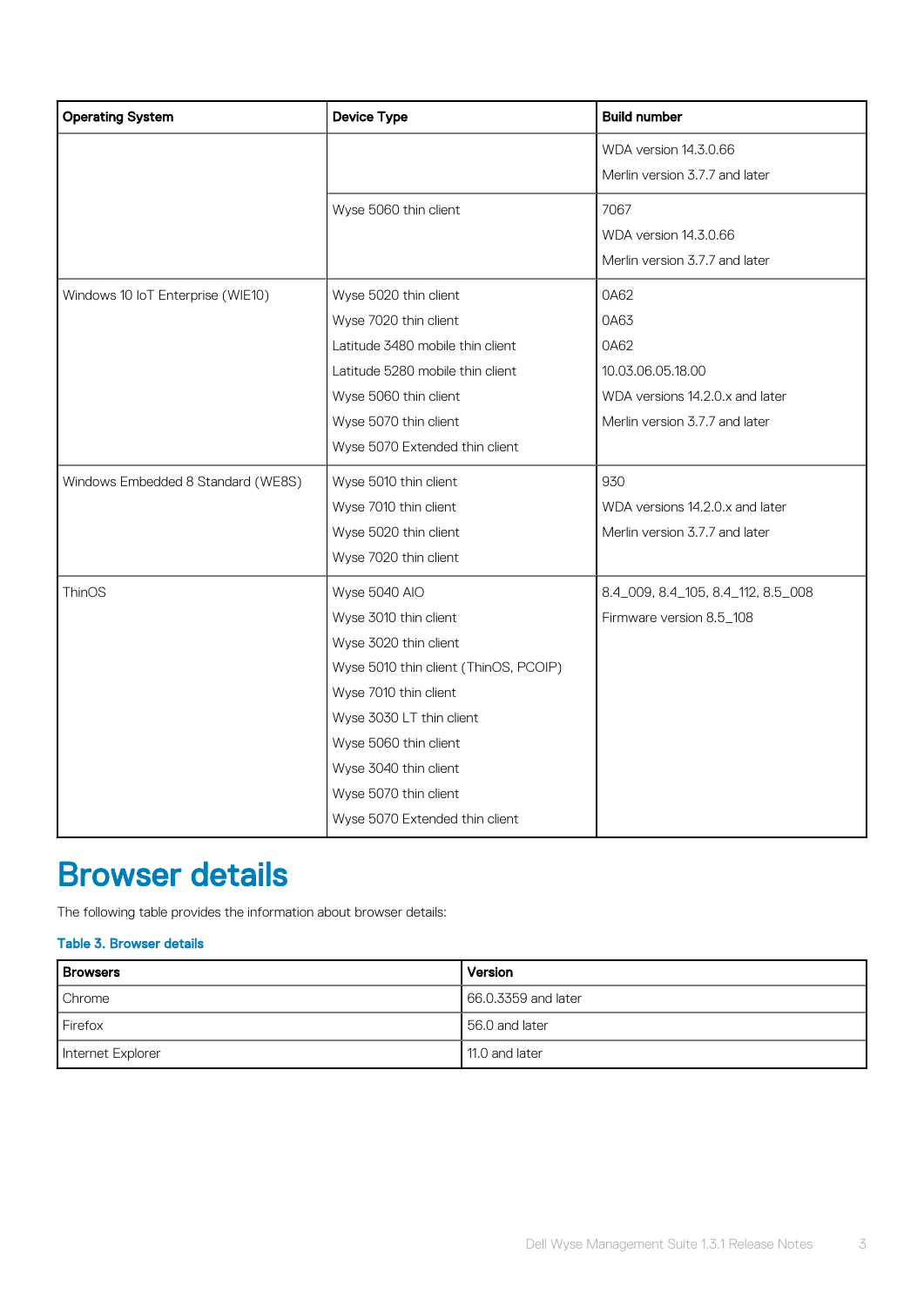# <span id="page-3-0"></span>Known issues

#### Table 4. Known issues

| l Issue number  | <b>Description</b>                                                                                 | l Workaround            |
|-----------------|----------------------------------------------------------------------------------------------------|-------------------------|
| I STRATUS-18139 | When you hover the mouse on the license order number, then the order<br>details are not displayed. | There is no workaround. |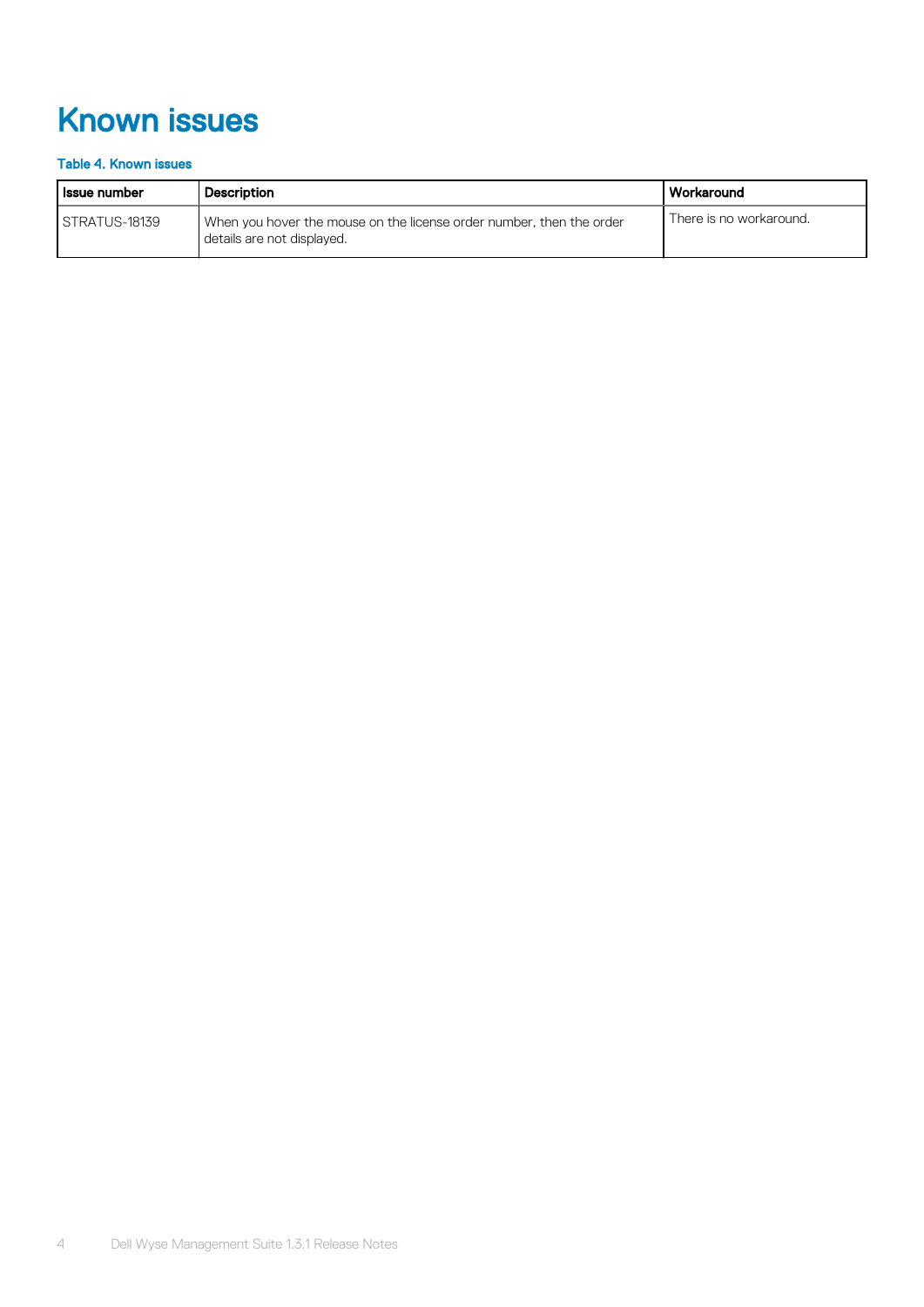© 2018 - 2019 Dell Inc. or its subsidiaries. All rights reserved. Dell, EMC, and other trademarks are trademarks of Dell Inc. or its subsidiaries. Other trademarks may be trademarks of their respective owners.